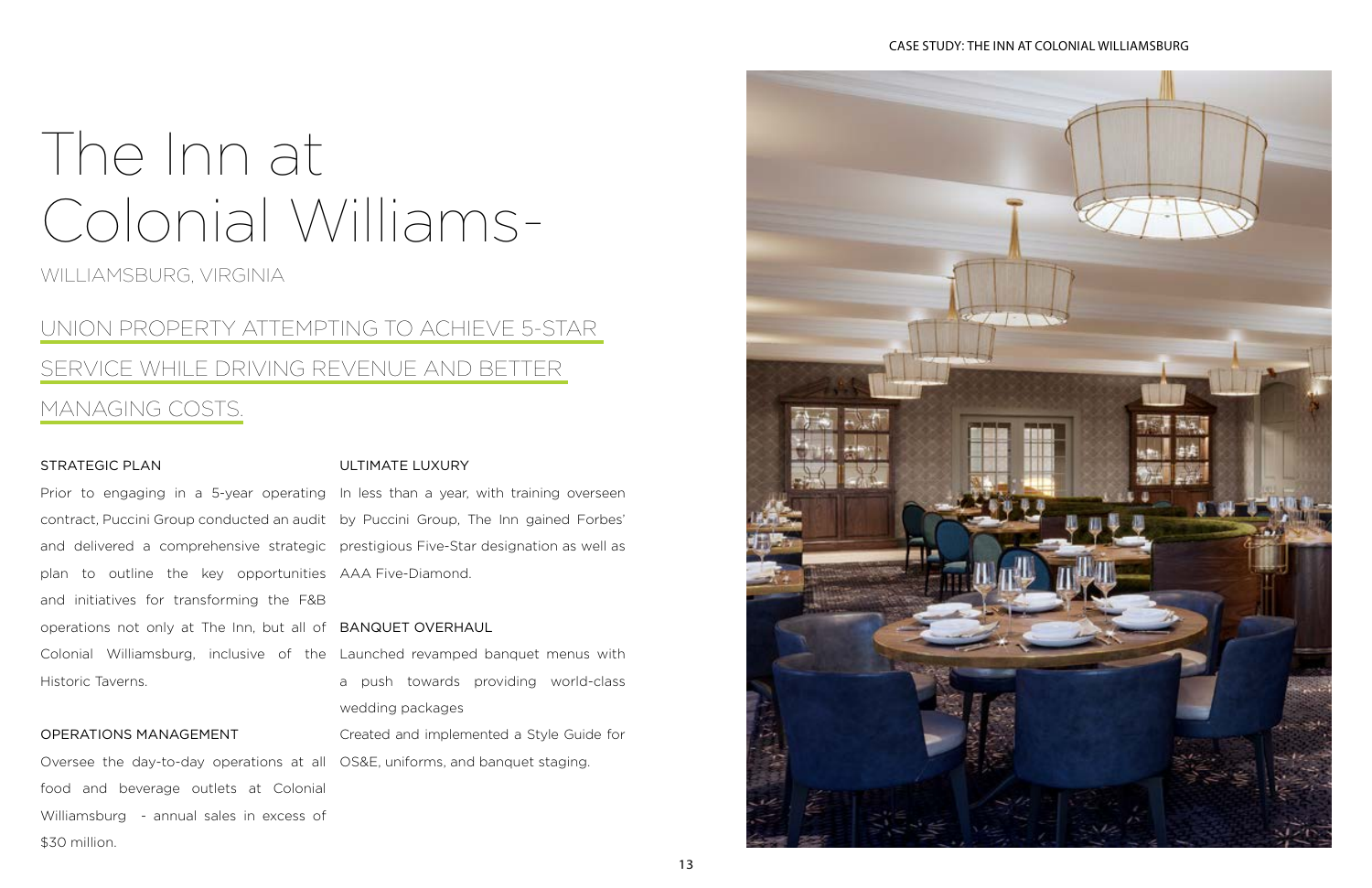

16**%** Revenue Increase YOY

15**%** Increase in Covers

1**%** Increase in Check Average

COGS Reduced by 3 Points

Labor Cost Reduced by 6 Points



### CASE STUDY: THE INN AT COLONIAL WILLIAMSBURG